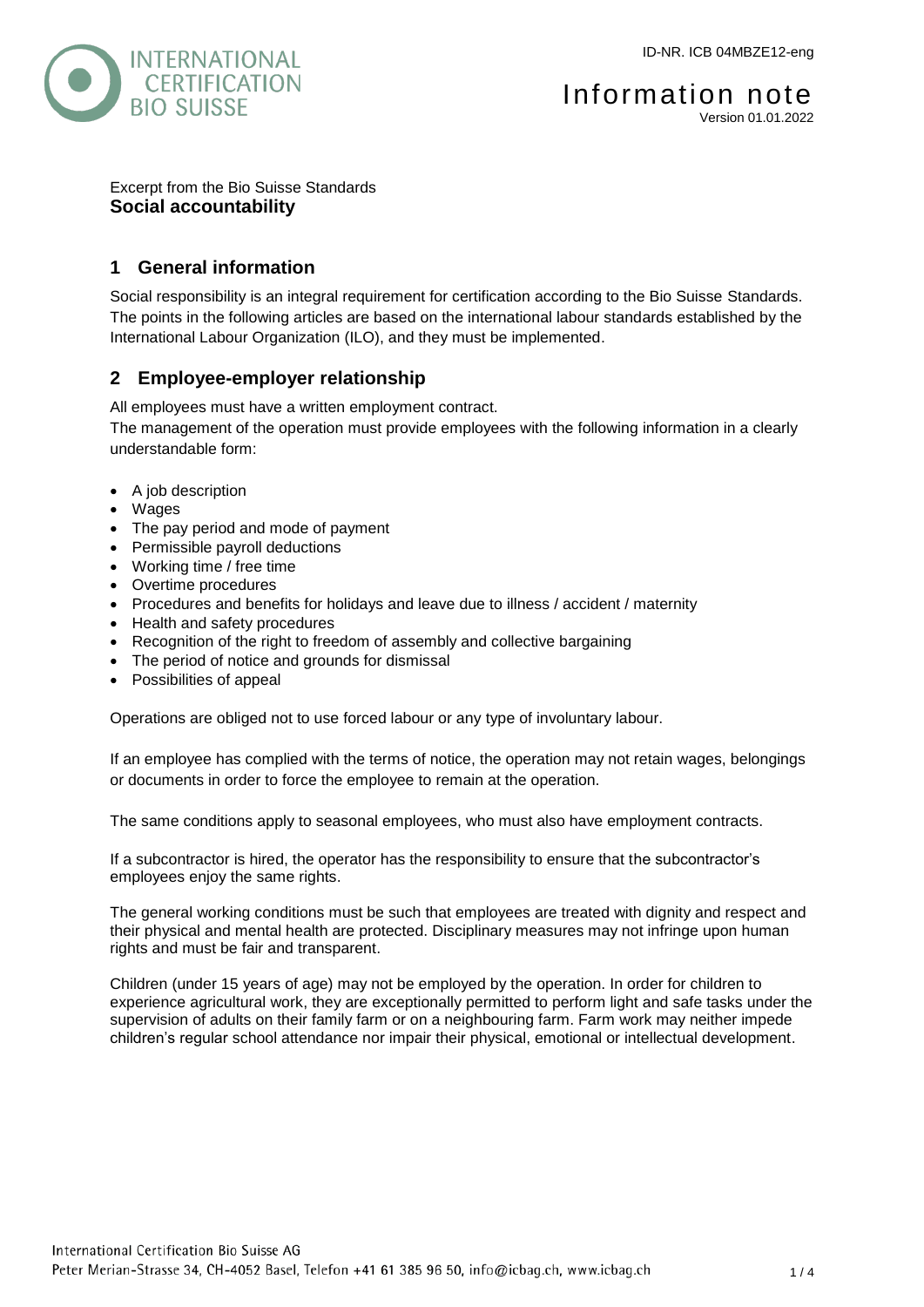

## **3 Wages**

The wages provided must be in compliance with local legislation or existing collective agreements and must at the least be at levels that are customary in the sector. If the wages are too low to cover the generally accepted cost of living in the respective region ("living wages"), then employers must take other measures to secure the livelihood of their employees.

## **4 Working hours and overtime**

The maximum working hours are determined by the applicable regional or national legislation for the sector. All employees are entitled to a minimum of one day (24 hours) of leave after working for six consecutive days. Overtime work must be voluntary. If employees work overtime, they must receive overtime pay or compensatory time off.

## **5 Health and safety**

The management must ensure that the health and safety of the people on the operation are not compromised through their work. The management must provide relevant health and safety instructions and training and must supply proper protective equipment.

The operation must guarantee access to drinking water, sanitation facilities and medical care. The operation must provide at least the minimum coverage for loss of earnings due to illness, maternity leave or accidents, as prescribed by law. Housing provided for employees must, at a minimum, correspond to standards customary in the region in terms of size, amenities (running water, heating, lighting and furnishings), hygiene (toilets), accessibility, and protection of privacy.

# **6 Equality**

All employees enjoy equal rights, regardless of gender, religion, skin colour, nationality, ethnic origin, political leanings, sexual orientation or any other condition that could cause them to be subject to discrimination. All employees have equal access to training measures and services provided by the employer (e.g. payments in kind, transportation opportunities, etc.) They also receive equal pay in terms of wages or payments in kind for equal work.

## **7 Labour law**

Employees have the opportunity to exercise their rights. They have the right to assemble and to bargain collectively, and they may not be discriminated against or intimidated when exercising these rights. Employee representatives must be able to interact freely with the employees.

### **8 Implementation**

Social responsibility standards are to be implemented based on the risk involved. Depending on their level of risk, operations with employees must either furnish an external social certificate or social audit or confirm by means of a self-declaration form that the Bio Suisse requirements have been met in order to receive certification according to the Bio Suisse Standards.

#### **8.1 Mandatory external social certification or auditing**

The obligation to introduce external social certification or auditing must be fulfilled gradually and based on the risk involved. The list of countries, products and Bio Suisse-approved certification and audit programmes undergoes regular review and revision.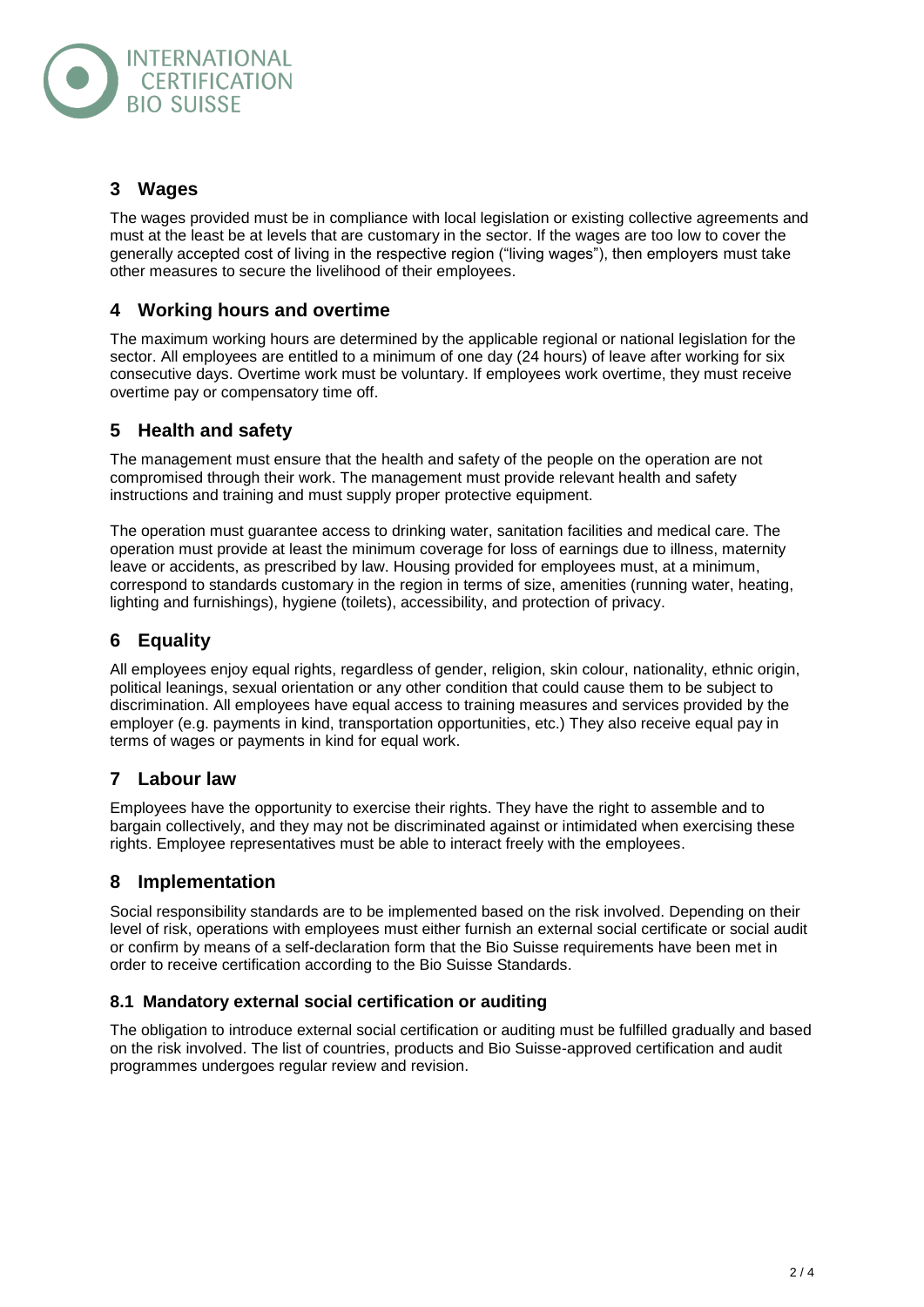

### **List of products and countries**

| <b>Products</b>                                                                                                                                              | <b>Country</b>                |  |
|--------------------------------------------------------------------------------------------------------------------------------------------------------------|-------------------------------|--|
| Primary production (incl. packaging or processing on an<br>affiliated production operation*) of:                                                             |                               |  |
| Fresh vegetables (except seedlings and products that<br>will undergo<br>further processing in the country of origin)                                         | France, Italy, Morocco, Peru, |  |
| Fresh fruit (incl. berries, citrus fruit and table grapes;<br>excl. seedlings and products that will undergo further<br>processing in the country of origin) | Portugal, Spain               |  |
| Fresh herbs (except products that will undergo further<br>$\bullet$<br>processing in the country of origin)                                                  |                               |  |
| Primary production (incl. packaging or processing on an<br>affiliated production operation*) of:                                                             | All countries of origin       |  |
| Fresh bananas (except products that will undergo further<br>٠<br>processing in the country of origin)                                                        |                               |  |
| Primary production (incl. packaging or processing on an<br>affiliated production operation) of:                                                              | Turkey                        |  |
| hazelnuts                                                                                                                                                    |                               |  |

\*Producer groups that have been certified by GlobalG.A.P. are subject to GRASP audits in compliance with GlobalG.A.P. regulations.